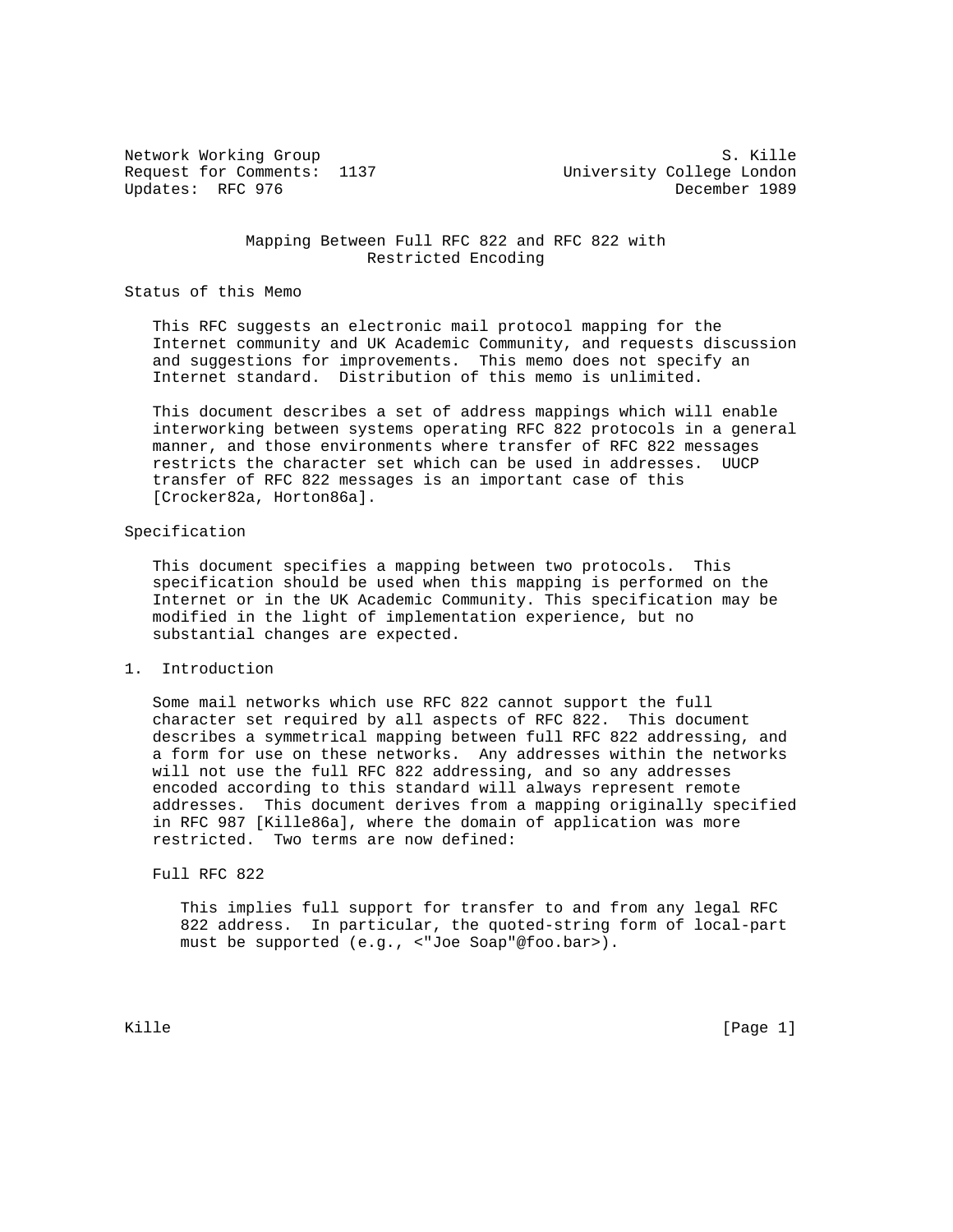Restricted RFC 822

 This implies a subset of RFC 822 addressing. The quoted-string form of local-part need not be supported. Standard UUCP mail transfer falls into this category. Restricted RFC 822 is undesirable, but in practice it exists in many places.

 When a message is transferred from full RFC 822 to restricted RFC 822, and address forms used in full RFC 822 are involved, message loss may occur (e.g., it may not be possible to return an error message). This RFC describes a quoting mechanism which may be used to map between full RFC 822 and restricted RFC 822, in order to alleviate this problem.

2. Encoding

 The RFC 822 EBNF meta notation is used. Any EBNF definitions taken from RFC 822 are prefixed by the string "822.".

The following EBNF is specified.

|                | $atom-encoded = *( a-char / a-encoded-char )$                               |
|----------------|-----------------------------------------------------------------------------|
| a-char         | = <any "@"<="" (other="" char="" except="" specials="" td="" than=""></any> |
|                | and $\vert \cdot \vert$ , $\vert$ , SPACE,                                  |
|                | CTL, " ", and "#">                                                          |
| a-encoded-char | $=$ $"$ $"$<br>$i$ (space)                                                  |
|                | / "#u#"<br>$\,; \quad (\quad)$                                              |
|                | / "#1#"<br>$i \leq 1$                                                       |
|                | / "#r#"<br>$;$ < $)$ >                                                      |
|                | $/$ "#m#"<br>$\mathfrak{z}$ $( \, , \, )$                                   |
|                | / "#c#"<br>$;$ $($ : $)$                                                    |
|                | / "#b#"<br>$\mathfrak{z}$ $\left(\ \backslash\ \right)$                     |
|                | $;$ $($ $#$ $)$<br>/ "#h#"                                                  |
|                | / "#e#"<br>$;$ $(=)$                                                        |
|                | / "#s#"<br>$\left( \begin{array}{c} \cdot \end{array} \right)$              |
|                | / "#" 3DIGIT "#"                                                            |

 The 822.3DIGIT in EBNF.a-encoded-char must have range 0-127, and is interpreted in decimal as the corresponding ASCII character. The choice of special abbreviations (as opposed to decimal encoding) provided is based on the manner in which this mapping is most frequently used. There are special encodings for each of the PrintableString characters not in EBNF.a-char, except ".". Space is given a single character encoding, due to its (expected) frequency of use, and backslash as the RFC 822 single quote character.

 This mapping is used to transform between the two forms of 822.word: 822.quoted-string (restricted RFC 822) and 822.atom (restricted RFC

Kille [Page 2]